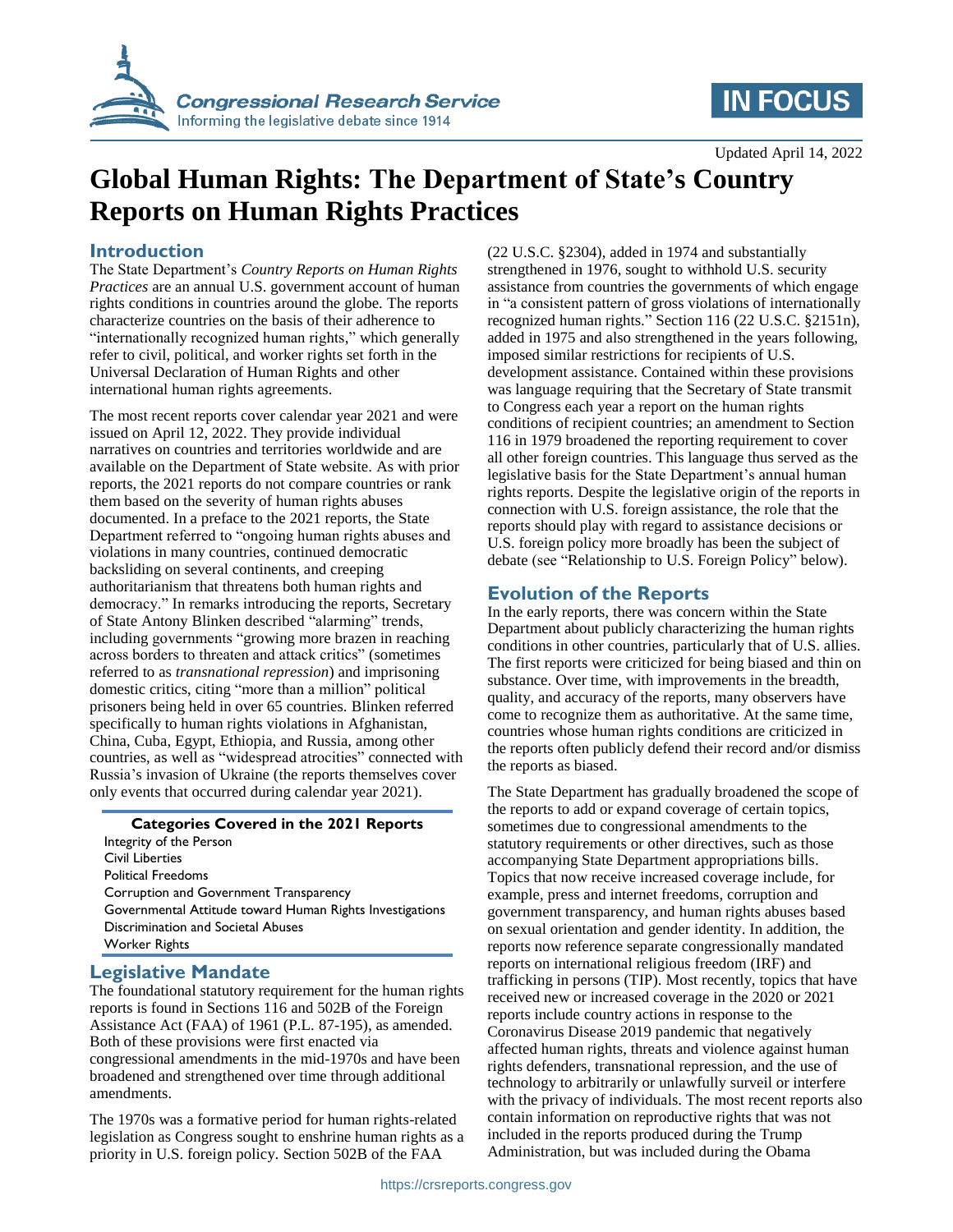Administration. Some bills introduced in the  $117<sup>th</sup>$  Congress would amend the FAA to require new or additional coverage related to these or other specific issues (or permanently mandate coverage that is currently included in practice), such as attacks and surveillance against journalists, or discrimination related to sexual orientation, gender identity, or sex characteristics.

### **Drafting and Review Process**

The State Department's Bureau of Democracy, Human Rights, and Labor (DRL) coordinates the drafting and issuance of the human rights reports. Embassy officers use reporting guidance, issued annually by DRL, to formulate initial drafts for each country. The reports are then edited by DRL staff and further refined in consultation with other relevant State Department offices and the embassies (see **[Figure 1](#page-1-1)**). The Department of Labor also contributes to the portions concerning worker rights. Information sources for the reports are wide-ranging and may include nongovernmental organizations, press reports, academic and congressional studies, international organizations, governments, and alleged victims of human rights abuses.



#### <span id="page-1-1"></span>**Figure 1. Overview of the Report Drafting Process**

**Source:** Created by CRS based on GAO-12-561R (May 2012), p. 8. **Note:** Timelines are for illustrative purposes and may vary.

By law, the reports are to be issued by February 25 each year, but in practice the issuance is often delayed until March or April. According to GAO, preparing the reports "involves a significant commitment of State time and resources" within DRL and at embassies. In an October 2018 report, the State Department Office of Inspector General (OIG) found that DRL had "established generally effective processes" for report production.

### **Human Rights in the United States**

The FAA requires that the reports cover foreign countries, and does not mandate coverage of human rights conditions in the United States. (The aforementioned annual report on IRF similarly covers only foreign countries, while the annual report on TIP is required to cover U.S. domestic efforts to combat the practice.) An appendix to the 2021 reports also states that the reports "do not describe or assess the human rights implications of actions taken by the U.S. Government or its representatives." State Department

officials have at times noted that the United States participates in mechanisms that evaluate domestic human rights conditions, such as the United Nations Human Rights Council's Universal Periodic Review (UPR). The United States underwent its third and most recent review in 2020, and the council adopted the United States' UPR report in March 2021.

## <span id="page-1-0"></span>**Relationship to U.S. Foreign Policy**

Given that most nations may seek to avoid being identified as a human rights-violating nation by the U.S. government, the human rights reports may help incentivize improvements in human rights practices in some cases. Beyond this possible "name and shame" dynamic, the reports have in practice more often served as an information source for U.S. policy than as an instrument for restricting U.S. foreign aid. Findings from the reports appear to have infrequently been used to restrict aid in accordance with Section 116 or Section 502B of the FAA, and these provisions do not require that the State Department characterize in the reports which, if any, governments have met the statutory standard of "a consistent pattern of gross violations of internationally human rights." This differs somewhat from other similar annual reports that Congress mandated in later years, such as those on IRF and TIP, which feature mechanisms to publicly designate problematic governments for potential punitive action.

The State Department has generally contended that the reports serve as a valuable tool in informing U.S. policy on human rights as well as decisions on foreign aid, asylum, and other matters. Human rights advocates have at times argued for the reports to play a more concrete role in influencing U.S. relations with foreign governments, with some pointing to what they view as historically insufficient adherence by the executive branch to the above-discussed provisions requiring the withholding of assistance from consistent gross violators of human rights.

Some analysts and policymakers argue that tying U.S. policy too closely to human rights can overly constrain the U.S. government's flexibility to address other challenges affecting U.S. interests. In contrast, supporters of robust human rights and democracy promotion argue that doing so serves U.S. interests over the long term. In his remarks introducing the 2021 reports, Secretary Blinken argued that "respect for human rights is a fundamental part of upholding the international rules-based order," contending that governments that violate human rights are typically those that engage in malign activities that undermine other aspects of this order.

The scope and content of the reports and the role they should serve, as well as the role of human rights in U.S. foreign policy more broadly, have been contested since the reports began in the 1970s. Congress has been a key actor in these debates, often as a source of pressure on the executive branch to place greater emphasis on human rights when formulating foreign policy.

**Michael A. Weber**, Analyst in Foreign Affairs